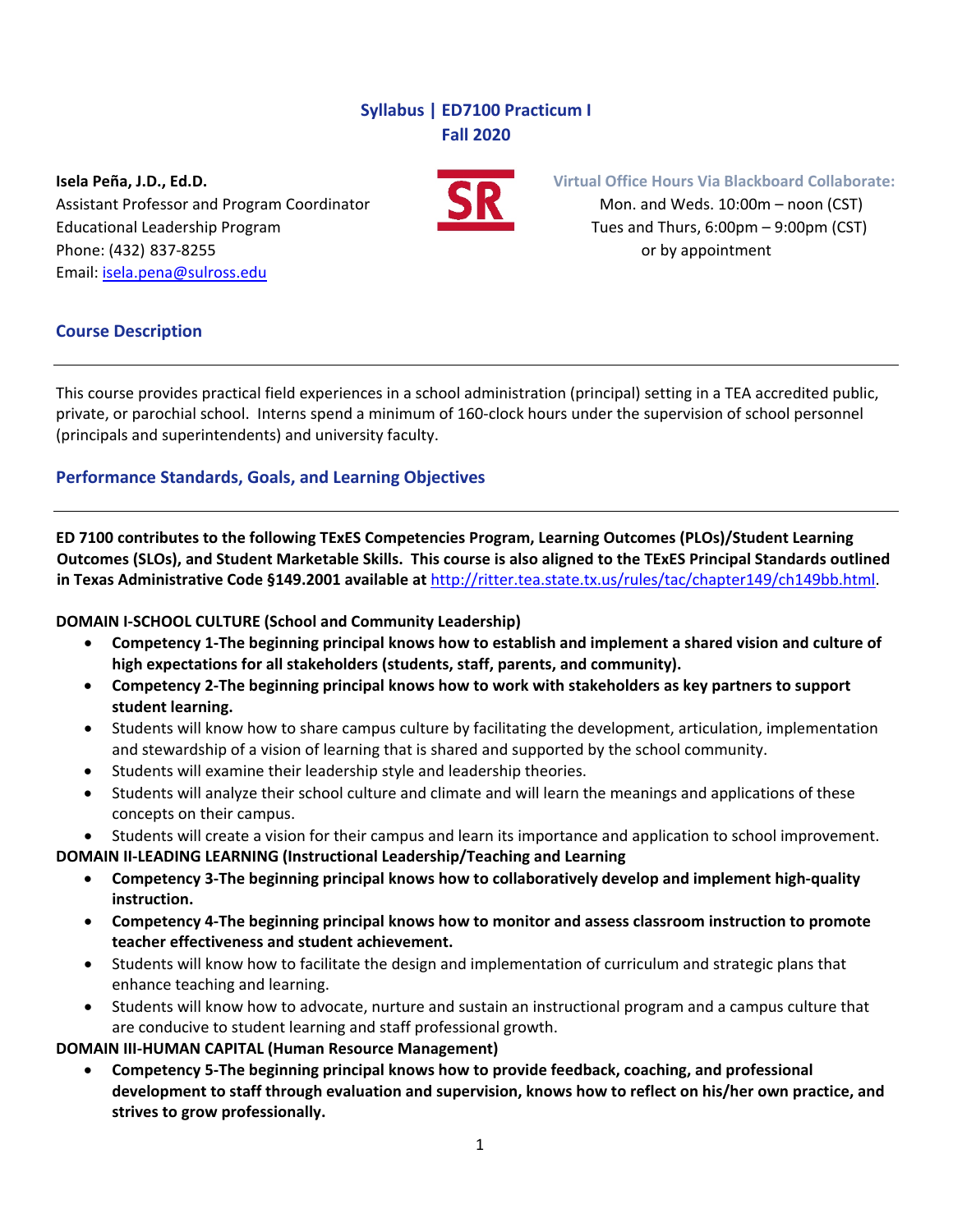- **Competency 6‐The beginning principal knows how to promote high‐quality teaching by using selection, placement, and retention practices to promote teacher excellence and growth.**
- Students will learn that professional development is a continuous, ongoing process.
- Students will learn how to implement and monitor a professional development and how to measure its impact on student achievement.
- Students will know how to implement a staff evaluation and development system to improve the performance of all staff members and apply the legal requirements for personnel management.

## **DOMAIN IV‐EXECUTIVE LEADERSHIP (Communication and Organizational Management)**

- **Competency 7‐The beginning principal knows how to develop relationships with internal and external stakeholders including selecting appropriate communication strategies for particular audiences.**
- **Competency 8‐The beginning principal knows how to focus on improving student outcomes through organizational collaboration, resiliency, and change management.**
- Students will learn the steps to creating an action plan for school improvement and will gain practical knowledge and application by creating an action plan.
- Students will learn theories relating to the organizational structures of schools and the school culture that defines them.
- Students will know how to apply organizational, decision-making and problem-solving skills to ensure an effective learning environment.
- Students will examine instructional theories in practice that increase student achievement and turn schools around.

# **DOMAIN V‐STRATEGIC OPERATIONS (Alignment and Resource Allocation)**

- **Competency 9‐The beginning principal knows how to collaboratively determine goals and implement strategies aligned with the school vision that support teacher effectiveness and positive student outcomes.**
- **Competency 10‐The beginning principal knows how to provide administrative leadership through resource management, policy implementation, and coordination of school operations and programs to ensure a safe learning environment.**
- Students will learn how to mobilize resources to promote student success.
- Students will learn the difference between being a "leader" and a "manager."
- Students will examine, analyze, and reflect on all the principal managerial functions that sustain the campus.
- Students will examine the functions of human resources, food services, transportation, budget, class scheduling, and safety, and how these managerial functions affect student learning.
- Students will know how to apply principles of effective leadership and management.
- Students will know how to apply principals of leadership and management to the campus physical plant and support systems to ensure a safe and effective learning environment.

### **DOMAIN VI‐ETHICS, EQUITY, AND DIVERSITY**

- **Competency 11‐The beginning principal knows how to provide ethical leadership by advocating for children and ensuring student access to effective educators, programs, and services.**
- Students will know how to communicate and collaborate with all members of the school community, respond to diverse interests and needs.
- Students will learn the importance of diversity and meeting the needs of all learners.
- Students will know how to act with integrity, fairness, and in an ethical and legal manner.

### **ED 7100 will address the following Student Learning Outcomes (SLOs):**

Upon successful completion of this course, the student will be able to:

- Create a campus culture that sets high expectations, promotes learning and provides intellectual stimulation for self, students and staff.
- Ensures that parents and other members of the community are an integral part of the campus culture.
- Implement strategies to ensure the development of collegial relationships and effective collaborations.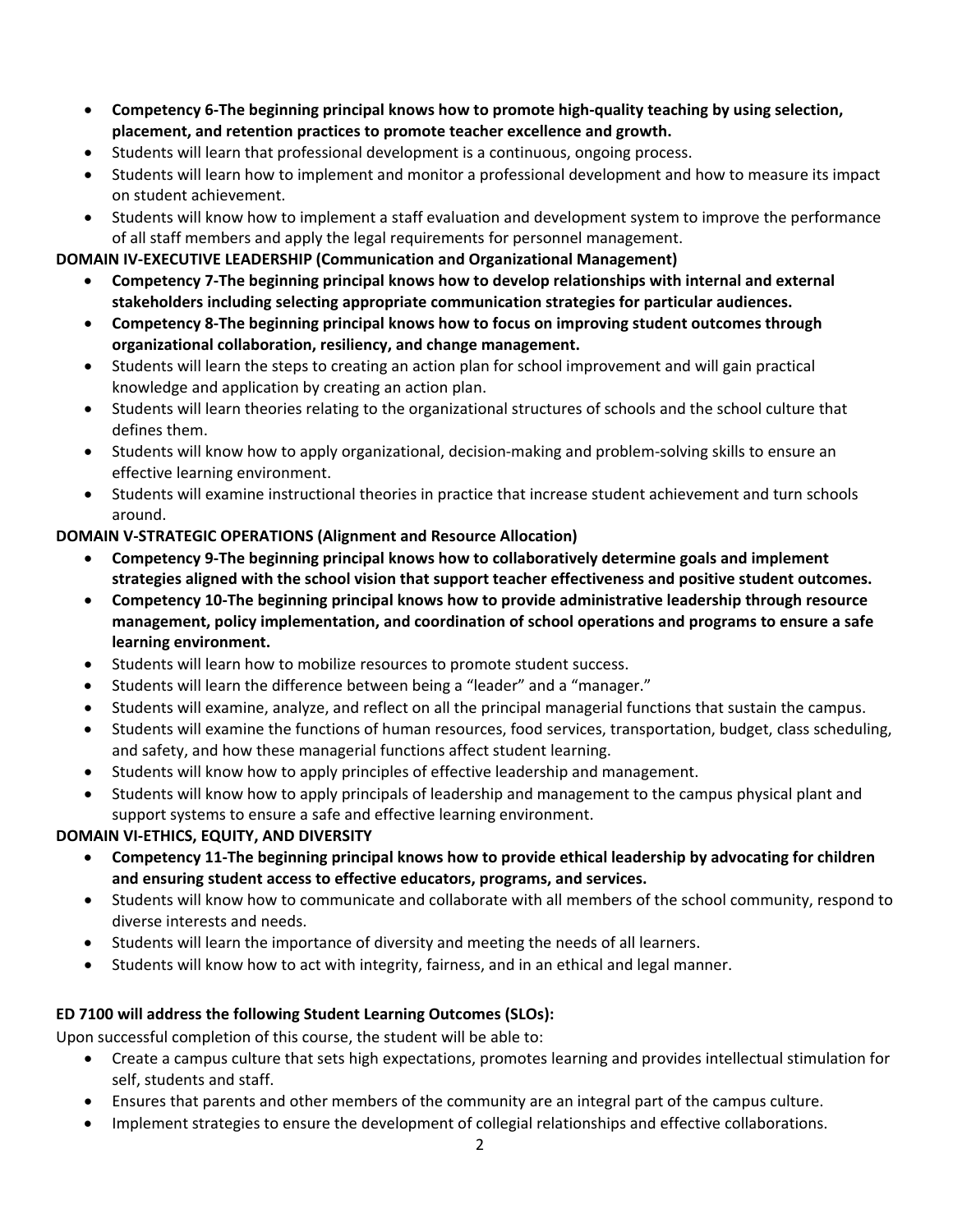- Respond appropriately to diverse needs in shaping the campus culture.
- Use various types of information to develop a campus vision and create a plan for implementing the vision.
- Use strategies for involving all stakeholders in planning processes to enable the collaborative development of a shared campus vision focused on teaching and learning.
- Facilitate the collaborative development of a plan that clearly articulates objectives and strategies for implementing a campus vision.
- Support innovative thinking and risk taking within the school community and view unsuccessful experiences as learning opportunities.
- Acknowledge and celebrate the contribution of students, staff, parents, and community members toward realization of the campus vision.
- Communicates effectively with families and other community members in varied educational context.
- Apply skills for building consensus and managing conflict.
- Implement effective strategies for systematically communicating with and gathering input from all campus stakeholders.
- Develop and implement strategies for effective internal and external communication.
- Develop and implement a comprehensive community relations program.
- Provide varied and meaningful opportunities for parents/caregivers to be engaged in the education of their children.
- Communicate and work effectively with diverse groups in the school community to ensure that all students have an equal opportunity for educational success.
- Models and promotes the highest standard of conduct, ethical principles and integrity in decision-making, actions and behaviors.
- Implement policies and procedures that promote professional educator compliance with the Code of Ethics and Standard Practices for Texas Educators.
- Apply knowledge of ethical issues affecting education.
- Articulate the importance of education in a free democratic society.
- Implement appropriate management techniques and group process skills to define roles, assign functions, delegate authority and determine accountability for campus goal attainment.
- Implement procedures for gathering, analyzing and using data from a variety of sources for informed campus decision‐making.
- Frame, analyze and resolve problems using appropriate problem‐solving techniques and decision‐making skills.
- Use strategies for promoting collaborative decision‐making and problem‐solving, facilitating team building and developing consensus.
- Encourage and facilitate positive change, enlist support for change and overcome obstacles to change.

### **ED 7100 will address the following Marketable Skills:**

- Students will be able to manage and lead diverse groups of people.
- Students will be able to communicate professionally through diverse written and in-person formats, including e‐mail, memos, facilitating meetings, etc. to an array of audiences, including internal and external stakeholders.
- Student will able to gather information and analyze data to define campus needs, set goals, to solve a diverse set of problems.
- Students will be able to exercise administrative leadership to ensure resource management, policy implementation, and coordination of organizational operations in an ethical manner.

### **Materials**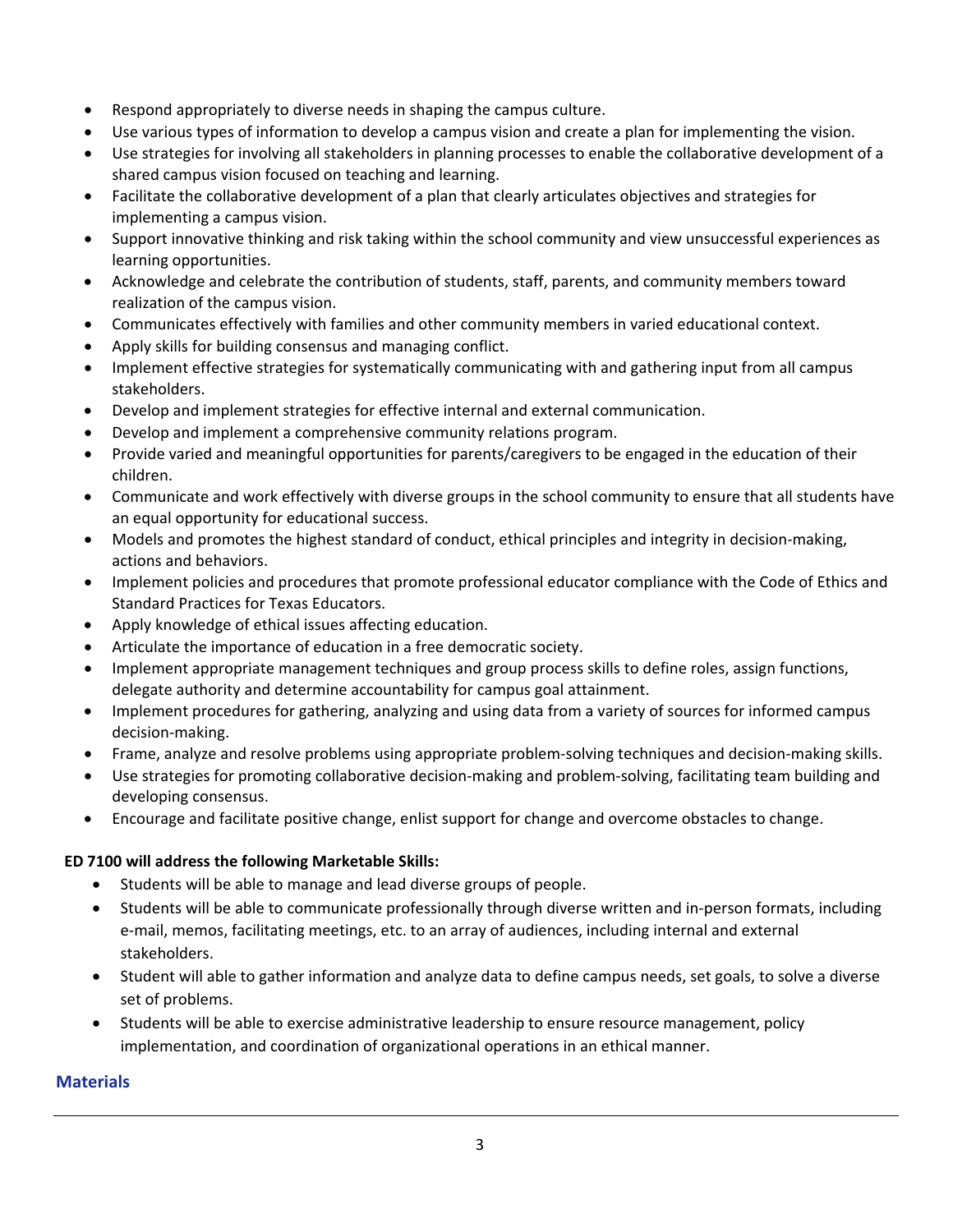#### **Required Text**

- Love, N., Stiles, K.E., Mundry, S., DiRanna, K. (2018). The data coach's guide to improving learning for all students (2018); Corwin: Thousand Oaks, CA. ISBN 978‐1‐4129‐5001‐5
- In addition to the textbook above, students must review the Sul Ross Educational Leadership Practicum Handbook. This Handbook contains all of the course requirements for the Practicum and is incorporated here.

### **Assignments and Grades**

The Assignments are listed below. Descriptions are found in the Educational Leadership Practicum Handbook which is incorporated into this Syllabus. Students should read the Handbook carefully.

\_\_\_\_\_\_\_\_\_\_\_\_\_\_\_\_\_\_\_\_\_\_\_\_\_\_\_\_\_\_\_\_\_\_\_\_\_\_\_\_\_\_\_\_\_\_\_\_\_\_\_\_\_\_\_\_\_\_\_\_\_\_\_\_\_\_\_\_\_\_\_\_\_\_\_\_\_\_\_\_\_\_\_\_\_\_\_\_\_\_\_\_\_\_\_\_\_

| <b>Assignment</b>                                                                     | <b>Category/Percentage</b> | <b>Due Dates</b> |
|---------------------------------------------------------------------------------------|----------------------------|------------------|
| First Day of Class - Review Practicum and TExES Materials                             |                            | Aug. 24          |
| Complete Personal Contact Information Sheet                                           | Forms                      | Aug. 25          |
| <b>Practicum Orientation</b><br>Virtual Class Meeting: Aug. 26, 6:30pm - 7:30pm (CST) | Class/Orientation          | Aug. 26          |
| Module 1: Practicum Agreement Form                                                    | Forms                      | Aug. 26          |
| Module 1a: Summary of Problem Challenge/Data                                          | Data Report                | Sept. 9          |
| Module 1: AEL & T-TESS Certificates                                                   | Forms                      | If completed     |
|                                                                                       |                            | this semester,   |
|                                                                                       |                            | submit by Dec. 2 |
| Meeting with Site & Field Supervisors (and Intern)                                    | Meeting                    | Before or by     |
| Module 1: Submit Site Supervisor Training Verification                                | Forms                      | Sept. 11         |
| Module 1: Submit 1 <sup>st</sup> Log & Reflection                                     | Forms                      | Sept. 11         |
| Module 3: Selection of Data Team Members Report                                       | Report                     | Sept. 21         |
| Module 4: 1 <sup>st</sup> Data Team Meeting Draft Agenda and Materials                | Report                     | Sept. 28         |
| Data Team Meetings - scheduled by Intern with communication with<br>Field Supervisor  |                            | Oct. 1- Nov. 23  |
| Module 4: Materials generated from 1st Data Team Meeting                              | Meetings                   | Oct. 9           |
| Module 1: Submit 1st Practicum Observation Form                                       | Forms                      |                  |
| Module 1: Submit 2nd Log & Reflection                                                 | Forms                      | Oct. 9           |
| Module 1: Submit 3rd Log & Reflection                                                 | Forms                      | Nov. 6           |
| Module 4: Materials generated from 2 <sup>nd</sup> Data Team Meeting                  | Meetings                   | Nov. 6           |
| Module 1: Submit 2 <sup>nd</sup> Observation Form                                     | Forms                      |                  |
| Module 5: Complete Certify Teacher Quizzes                                            | Test                       | <b>Nov. 21</b>   |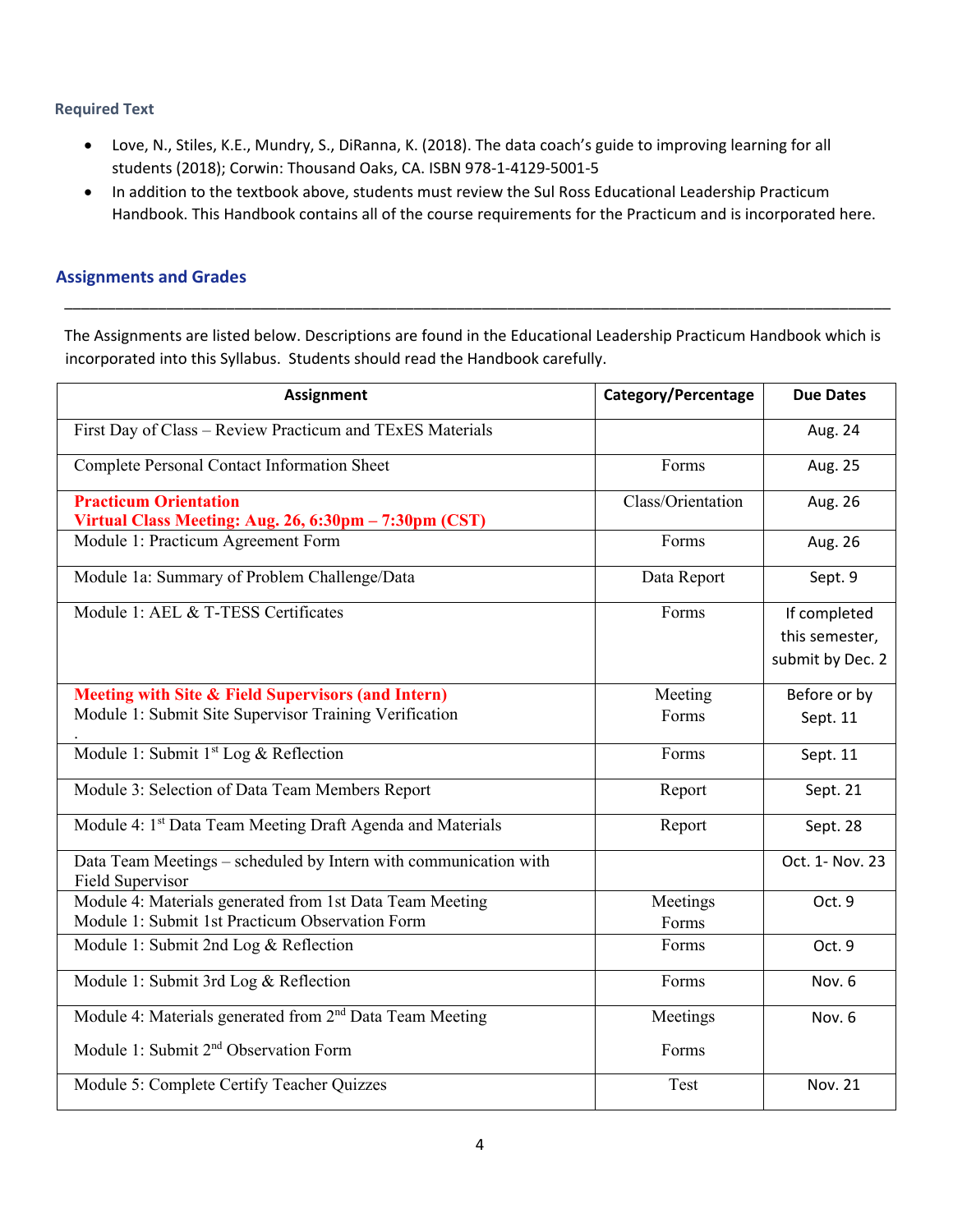| Module 1: Submit $4^{th}$ Log & Reflection                           | Form    | Dec. 2 |
|----------------------------------------------------------------------|---------|--------|
| Module 4: Materials generated from 3 <sup>rd</sup> Data Team Meeting | Reports | Dec. 2 |
| Module 1: Submit 3 <sup>rd</sup> Observation Form                    | Form    |        |
| <b>TOTAL POINTS:</b>                                                 | 100%    |        |

The **grading policy** for this course is as follows: Students must complete all Practicum required hours, meetings, and paperwork.

### **Categories:**

**Tests 20% Meetings 25% Data Reports 35% Forms 10% Orientation‐Topic Defense 10%**

> ‐90% equate to an A, ‐80% equate to a B ‐70% equate to a C ‐60% equate to a D ‐50% or less receive an F.

"Cs" are not accepted in this program. Students scoring below a "B" in this course will be required to repeat the course to remain in the Educational Leadership Program. Changing the rotation by repeating this course will likely delay completion of the program as the program is sequential and the rotation must be followed.

### **Blackboard and Online Access**

This class is taught online. Students will need an active Sul Ross account to access the course website through Blackboard. This site will have announcements, calendar, and learning modules, among other things. Students will meet for class via Blackboard Collaborate (Virtual Classroom). Students must have a microphone and camera.

#### **Learning Environment & Grading Policy**

Successful completion of an online course requires dedication and constant effort. Do not fall behind in your work! Begin your assignments as soon as possible and get at least one module ahead. This will help you avoid the penalty for late work because there are always unforeseen events that arise. Submit professional quality work. Have someone proofread your submittals and always use the grammar and spell check functions on your computer before submission.

If you are not sure what plagiarism is, please read APA pp. 15‐16 and 170, or ask during office hours. But remember, the ultimate responsibility is your own. When in doubt, err on the side of caution.

#### **Grading Policy:**

1. No late assignment will be accepted after its due date without prior instructor consent.